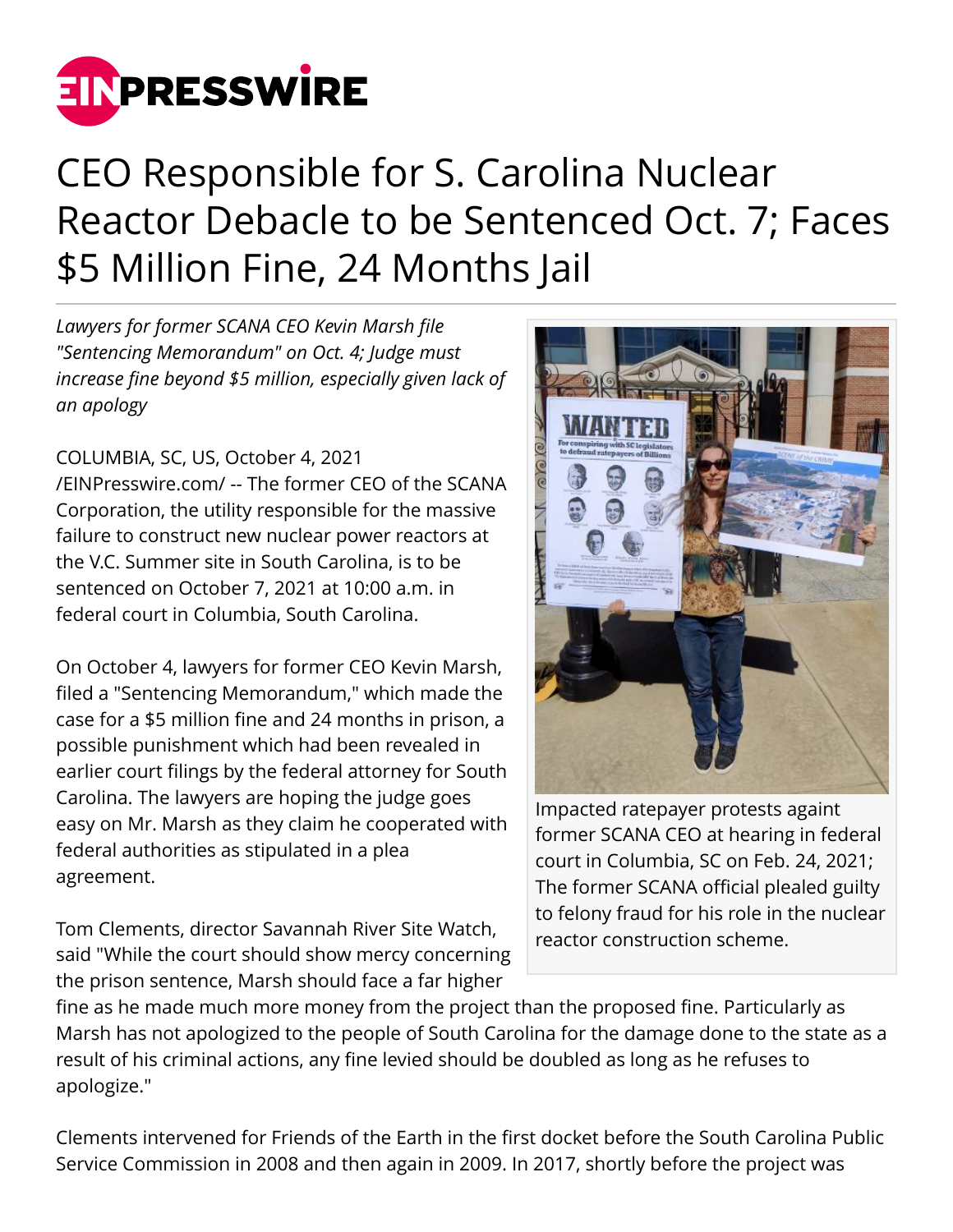canceled, Friends of the Earth again intervened before the SC PSC, along with the Sierra Club. The organizations fought for ratepayer money that was wasted on the project to be refunded.

The "Sentencing Memorandum" and 10 letters of support of Marsh are posted on the Savannah River Site Watch website: <https://srswatch.org/>.

As recorded in a news release by the federal attorney's office, Marsh pleaded guilty to felony fraud on February 24, 2021 for his role in the failed construction of two Westinghouse AP1000 reactors by the SCANA-owned electric utility South Carolina Electric and Gas (SCE&G). The



Aerial shot of V.C. Summer site north of Columbia, SC, with two terminated Westinghouse AP1000 reactors in foreground and single operating unit in background; photo ©High Flyer 2017

project was terminated by SCANA and its junior Partner, Santee Cooper, in July 2017. Due to the financial overreach of a small utility and endless construction problems and schedule delays, SCANA went bankrupt. Dominion Energy took over SCANA in early 2018. \$11 billion was wasted on the project and Dominion will be collecting payment for the project from its customers for

## ſſ

This is certainly a sad day for South Carolina when we consider what \$11 billion could have done to put South Carolina on a path toward clean energy and combating climate change." *Tom Clements, Director, Savannah River Site Watch, Columbia, SC* another 17 years.

Clements authored an opinion piece entitled "US attorney details illegal acts in construction projects, sealing the fate of the "nuclear renaissance," which appeared on August 31, 2021 in the [Bulletin of Atomic Scientists.](https://thebulletin.org/2021/08/us-attorney-details-illegal-acts-at-construction-projects-sealing-the-fate-of-the-nuclear-renaissance/) The article outlines that one other SCANA official, former COO Stephen Byrne, and two Westinghouse officials who have been charged in the monumental failure of the V.C. Summer project. Byrne pleaded guilty, as did Carl Dean Churchman of Westinghouse. The other Westinghouse official, Jeffrey Benjamin, has pleaded not guilty and may well face a hostile jury selected from former SCE&G rate

## payers.

"While some form of justice will be served with the sentencing of Marsh, this is certainly a sad day for South Carolina when we consider what \$11 billion could have done to put South Carolina on a path toward clean energy and combating climate change," said Clements. "The SC PSC rubber stamped the misguided nuclear project and was swept out of office for it. The new PSC